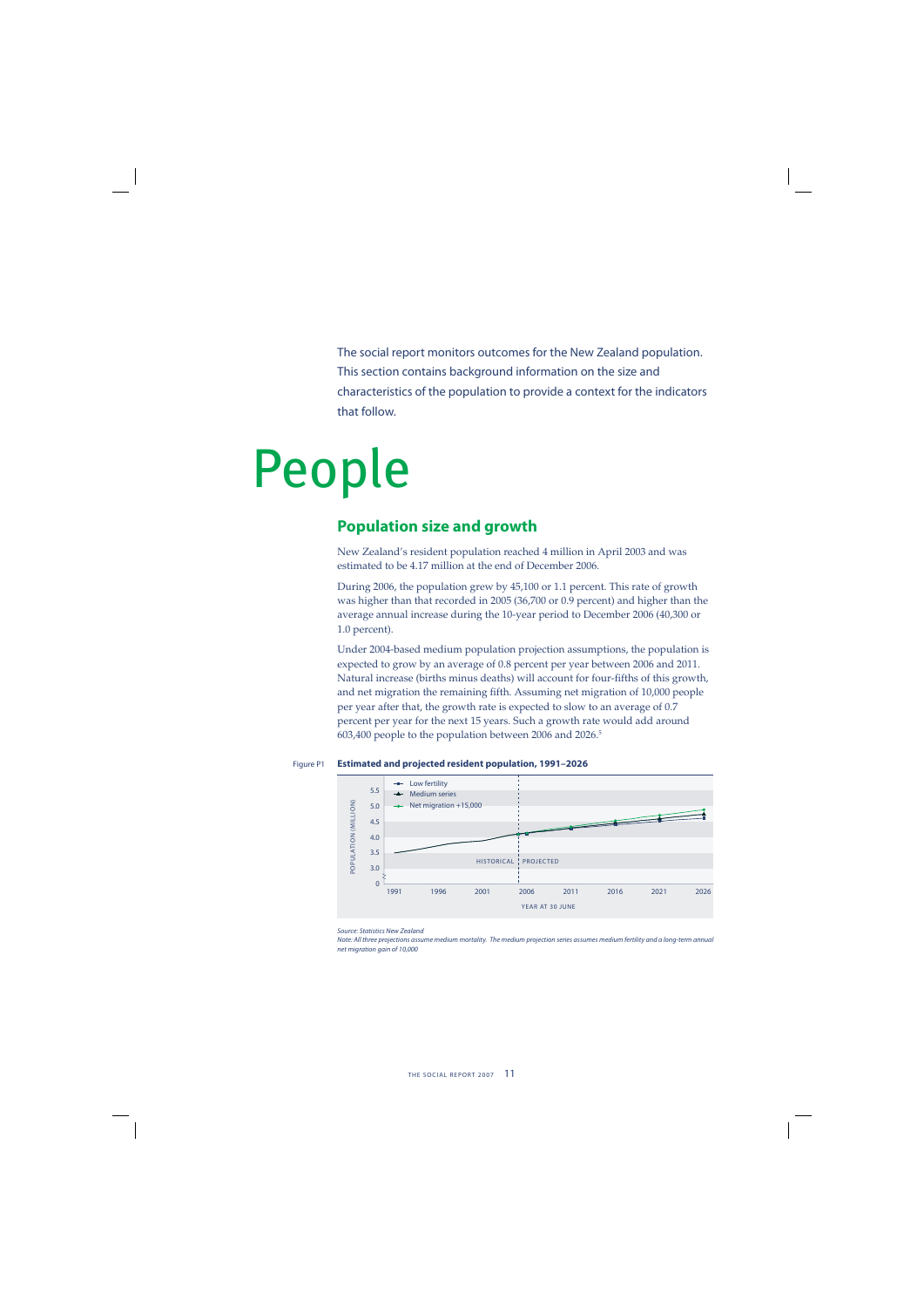## **Components of population change**

Changes in national population size are driven by two factors: natural increase (births minus deaths) and net external migration.

Births exceeded deaths by 30,400 in the December 2006 year, an increase from 29,700 in 2005. Historically, natural increase has been the main component of population growth in New Zealand, but its contribution is set to decline gradually as the population ages and fertility remains stable. By 2020, natural increase is projected to be about 20,000 a year.

The number of people coming to live in New Zealand in 2006 exceeded those leaving the country to live elsewhere by 14,600, more than twice the net migration gain of 7,000 in 2005. In the December 2006 year, the net gain from permanent and long-term migration accounted for 32 percent of population growth, up from 19 percent in 2005.





Source: Statistics New Zealand

Note: Before 1991, estimated population change was based on the de facto population concept. From 1991 onwards, population change was based on the resident population concept

Almost 70 percent of New Zealand nationals returning home in 2006 after a long-term absence came from either the United Kingdom or Australia. These two countries were also the most popular destinations for New Zealand citizens departing for a permanent or long-term absence.

The net inflow of non-New Zealand citizens more than doubled between 2000 and 2002 (from 26,600 to 54,900), fell to 32,000 in 2005, then rose to 38,200 in 2006. The main contributing countries in 2006 were the United Kingdom (10,900), the Philippines (2,400), Fiji (2,300), and India (2,100). Most new migrants settle in Auckland.

In the decade to 2006, New Zealand had a net gain of 110,500 migrants. Two age groups contributed most of this gain: adults aged 25–49 years (61 percent) and children aged under 15 years (28 percent).

## **People born overseas**

Overseas-born people make up an increasing proportion of the New Zealand population. At the time of the 2006 Census there were 879,500 overseas-born people living in New Zealand, making up 23 percent of the country's population compared with 19 percent in 2001 and 17 percent in 1996.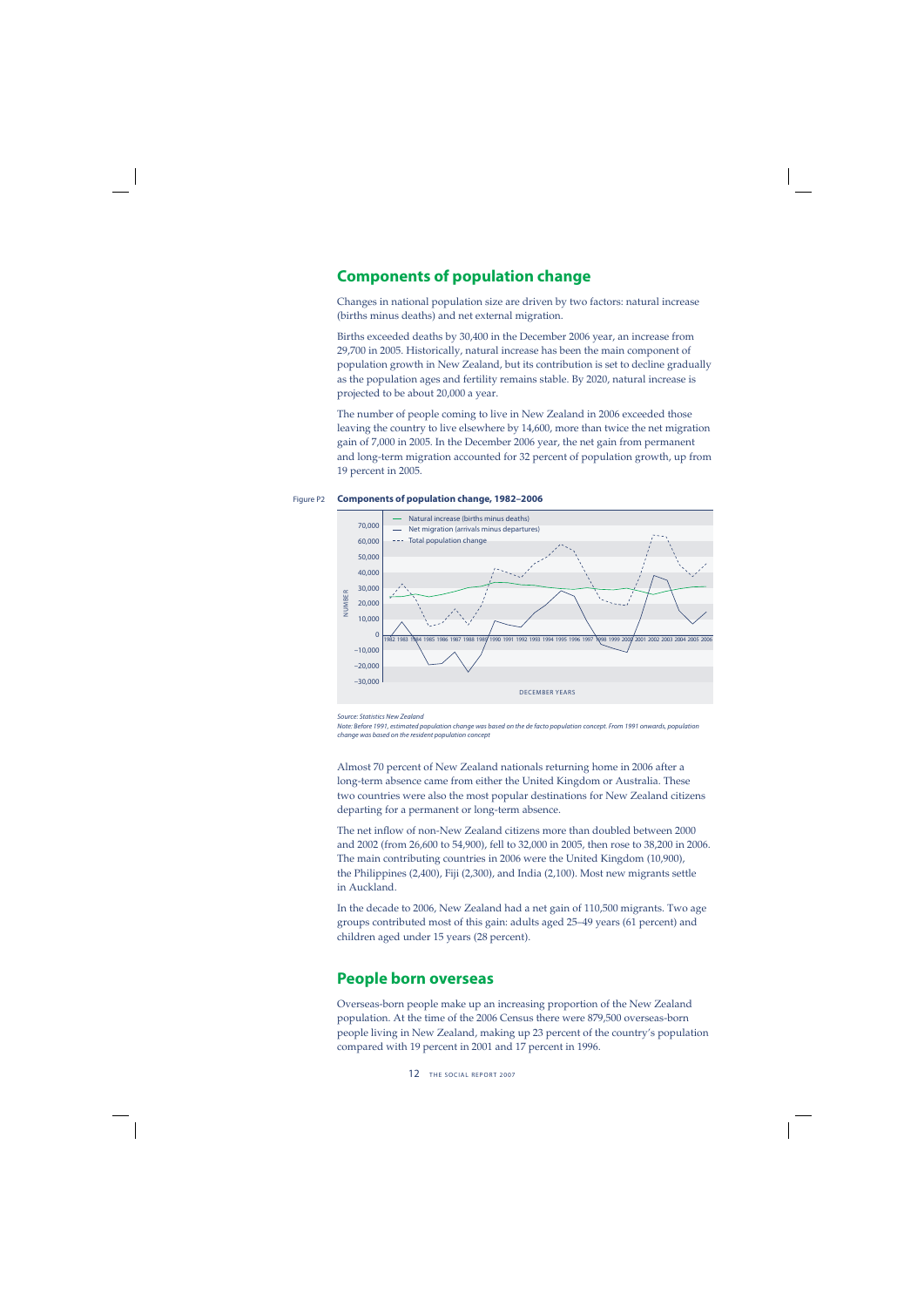The composition of New Zealand's overseas-born population is also changing, reflecting changes in New Zealand's immigration patterns. The United Kingdom and Ireland – historically the major sources of New Zealand's immigrants – still account for the largest share of New Zealand's overseas-born population, but at 29 percent in 2006 this is considerably lower than the 1996 figure of 38 percent. Over the same period there were also falls in the proportion of overseas-born residents who were born in Australia, the Pacific Islands and the other countries of North-West Europe.

The largest growth was in the North-East Asia category. This was mainly because of an increase in the number of people born in the People's Republic of China from 19,500 to 78,100 between 1996 and 2006. The Southern and Central Asia category also increased markedly, reflecting a more-than-threefold increase in the Indian-born population from 12,807 to 43,341. The largest proportionate increase was in the sub-Saharan Africa group, largely the result of an almost fourfold increase in the South African born population, from 11,334 to 41,676.

#### Table P1 **Birthplaces of the overseas-born population, 1996 and 2006**

|                                          |               |                | <b>Census year</b> |                |  |  |  |  |
|------------------------------------------|---------------|----------------|--------------------|----------------|--|--|--|--|
|                                          |               | 1996           | 2006               |                |  |  |  |  |
| <b>Birthplace</b>                        | <b>Number</b> | <b>Percent</b> | <b>Number</b>      | <b>Percent</b> |  |  |  |  |
| Australia                                | 54,711        | 9.0            | 62,742             | 7.1            |  |  |  |  |
| Pacific Islands                          | 99,258        | 16.4           | 135,852            | 15.4           |  |  |  |  |
| United Kingdom and Ireland               | 230,049       | 38.0           | 251,688            | 28.6           |  |  |  |  |
| North-West Europe                        | 39,168        | 6.5            | 44,103             | 5.0            |  |  |  |  |
| Southern and Eastern Europe              | 16,431        | 2.7            | 23,964             | 2.7            |  |  |  |  |
| North Africa and the Middle East         | 7.245         | 1.2            | 16,533             | 1.9            |  |  |  |  |
| South-East Asia                          | 37,332        | 6.2            | 58,266             | 6.6            |  |  |  |  |
| North-East Asia                          | 61,179        | 10.1           | 135,168            | 15.4           |  |  |  |  |
| Southern and Central Asia                | 19,410        | 3.2            | 57,699             | 6.6            |  |  |  |  |
| <b>The Americas</b>                      | 22,629        | 3.7            | 34,383             | 3.9            |  |  |  |  |
| Sub-Saharan Africa                       | 17,439        | 2.9            | 59,118             | 6.7            |  |  |  |  |
| Total with overseas birthplace specified | 604,851       | 100.0          | 879,516            | 100.0          |  |  |  |  |

Source: Statistics New Zealand (2007j) Table 7

Significant proportions of New Zealand's immigrant population are relatively recent arrivals in the country. In 2006, almost a third (32 percent) of overseasborn residents had lived here less than five years, while a further 17 percent had lived here between five and nine years.

New Zealand's immigrant population is disproportionately concentrated in the Auckland region. In 2006, over half (52 percent) of the overseas-born population lived in Auckland, which was home to 32 percent of the country's total population. People born in Pacific and Asian countries had particularly high concentrations in Auckland (73 percent and 66 percent respectively). Overseasborn people were under-represented in all other regions with the exception of Wellington, which was home to 11 percent of both the overseas-born and the total populations.

# **Fertility**

Fertility rates for the year 2006 indicate that New Zealand women average 2.05 births per woman. This is marginally higher than the rate of 2.00 births per woman in 2005 and just under the level required by any population to replace itself without migration (2.1 births per woman). Sub-replacement fertility is a feature of most developed countries, including France (1.9 births per woman),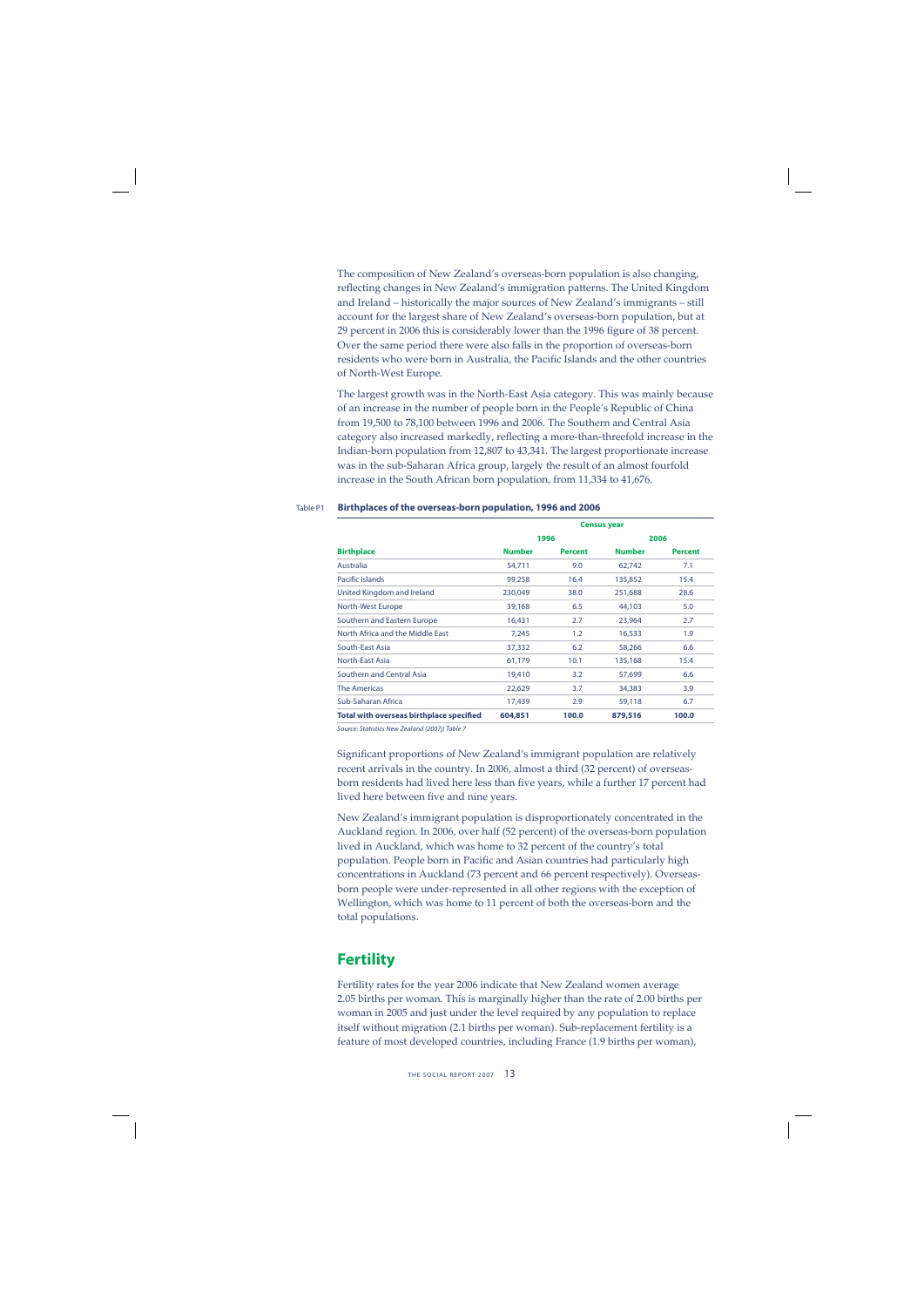Australia, Denmark, England and Wales, Finland and Norway (1.8), the Netherlands and Sweden (1.7), Canada (1.5) and Japan (1.3), but is less of an issue in the United States (2.1). The comparatively high rate in New Zealand reflects the higher fertility rates of Māori (2.70 births per woman in 2006) and Pacific women (2.94 in 2000–2002, the latest period for which fertility rates for Pacific women are available).

Since 1985, the median age of New Zealand women giving birth has risen from 27 years to 30 years. The median age of Mäori women giving birth is younger but is also increasing (from 25 years in 1996 to 26 years in 2006).

New Zealand has a relatively high rate of childbearing at young ages compared with most other developed countries. At 28.7 births per 1,000 females aged 15–19 years in 2006, the New Zealand teenage birth rate is slightly higher than the rate in the United Kingdom (26.3 per 1,000 in 2005) but considerably lower than that of the United States (40.4 per 1,000 in 2005). New Zealand teenage birth rates have risen slightly in recent years but are below the rates of a decade ago. The birth rate for women aged 15–17 years was 18.0 births per 1,000 females in 1996, and 15.9 per 1,000 in 2006. The rate for young Mäori is higher but has fallen faster over the same period (from 48.3 to 39.6 births per 1,000 15–17 year old females). The birth rate for Pacific females under 18 years declined from 28.2 to 22.9 per 1,000 between 1995–1997 and 2000–2002.

#### **Distribution of the population**

Over three-quarters (76 percent) of the population live in the North Island, and nearly a third (32 percent) in the Auckland region.

Reflecting the impact of migration, the population growth in the Auckland region accounted for half (50 percent) of the total population growth between the 2001 and 2006 censuses.

The Mäori population is heavily concentrated in the North Island (87 percent), but only 24 percent of Mäori live in the Auckland region.

The New Zealand population is highly urbanised. At the 2006 Census, 86 percent of the population was living in an urban area. This includes 72 percent living in main urban areas (population of 30,000 or more), 6 percent living in secondary urban areas (10,000–29,999) and 8 percent living in minor urban areas (1,000–9,999).

There are marked ethnic differences in urbanisation, with the vast majority of Pacific peoples, Asian and Other ethnic groups living in main urban areas and very few in rural areas.

|                                      | <b>European</b> | Māori | <b>Pacific</b><br>peoples | <b>Asian</b>  | <b>Other</b>  | <b>Total</b> |
|--------------------------------------|-----------------|-------|---------------------------|---------------|---------------|--------------|
| Main urban area (30,000+)            | 69              | 65    | 92                        | 94            | 91            | 72           |
| Secondary urban area (10,000-29,999) | 7               | 7     | 3                         | 2             | $\mathcal{P}$ | 6            |
| Minor urban area (1,000-9,999)       | 9               | 13    | $\mathcal{P}$             | $\mathcal{P}$ | 3             | 8            |
| Total urban                          | 84              | 84    | 97                        | 98            | 96            | 86           |
| Rural                                | 16              | 16    | $\mathcal{P}$             |               | 4             | 14           |
| <b>Total</b>                         | 100             | 100   | 100                       | 100           | 100           | 100          |

#### Table P2 **Urban and rural residence (%), by ethnic group, 2006**

Source: Statistics New Zealand, 2006 Census, unpublished data

Note: New Zealander is included in European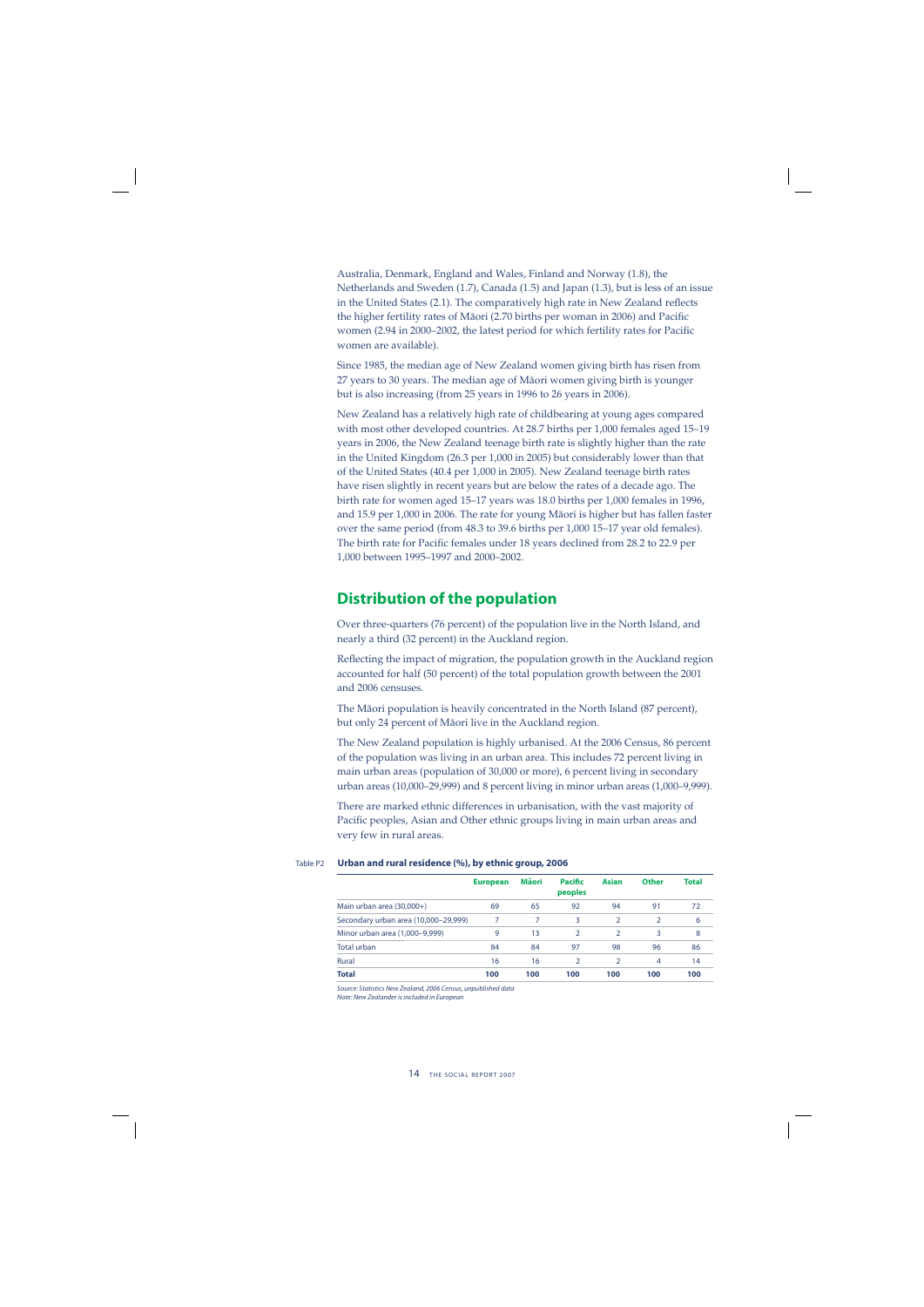## **Ethnic composition of the population**

The ethnic diversity of the New Zealand population continues to increase.

While the European ethnic group still has the largest share (78 percent) of the total population, the number of people identifying as European increased by only 8 percent in the 15 years between 1991 and 2006. Over the same period, the number who identified as Māori increased by 30 percent, the Pacific peoples ethnic group increased by 59 percent, and the number of Asian people increased by 255 percent. While people of all other ethnicities still make up less than 1 percent of the population, they grew in number faster than any of the major ethnic groups (by 440 percent).

| Ethnic group $(1)$       | 1991      | $\%$ | 1996      | $\%$ | 2001      | $\%$ | 2006      | $\%$ |
|--------------------------|-----------|------|-----------|------|-----------|------|-----------|------|
| European $(2)$           | 2.783.028 | 83.2 | 2.879.085 | 83.1 | 2.871.432 | 80.1 | 2.997.051 | 77.6 |
| Māori                    | 434,847   | 13.0 | 523,374   | 15.1 | 526.281   | 14.7 | 565,329   | 14.6 |
| Pacific peoples          | 167.070   | 5.0  | 202.233   | 5.8  | 231,798   | 6.5  | 265.974   | 6.9  |
| Asian                    | 99.759    | 3.0  | 173,502   | 5.0  | 238,176   | 6.6  | 354,549   | 9.2  |
| Other                    | 6,597     | 0.2  | 15,804    | 0.5  | 24,885    | 0.7  | 36.237    | 0.9  |
| <b>Total people with</b> |           |      |           |      |           |      |           |      |
| ethnicity specified      | 3,345,741 |      | 3,466,515 |      | 3,586,641 |      | 3,860,163 |      |

#### Table P3 **Ethnic distribution of the population, 1991–2006**

Source: Statistics New Zealand (2007j), Table 1; and unpublished 2006 Census data (for European/New Zealander and Other) Notes: (1) Includes all of the people who stated an ethnic group, whether as their only ethnic group or as one of several ethnic groups. Where a person reported more than one ethnic group, they have been counted in each applicable group. Totals therefore do not add up to 100 percent (2) Before the 2006 Census, people who specified their ethnicity as "New Zealander" were included in the European ethnic group. The 429,429 people who identified as "New Zealander" in 2006 have been included in the European ethnic group to maintain consistency over time (3) Up to three responses were used for 1991 and 1996; up to six for 2001 and 2006. Previous social reports used data based on up to three ethnicity responses for 1991, 1996 and 2001, therefore the 2001 count for ethnic groups in the table above is slightly higher than that published in previous social reports

In 2006, Mäori made up 15 percent of the total New Zealand population compared with 13 percent in 1991. At 9 percent, the Asian ethnic group is now the third largest group, ahead of Pacific peoples (7 percent). According to 2001-based medium population projections, by 2021 the Mäori share of the population is projected to be 17 percent, the Pacific peoples share 9 percent and the Asian share 15 percent.6

Ethnic diversity varies by age: among those aged under 25 years at the 2006 Census, Europeans made up 72 percent, Māori 22 percent, Pacific peoples and Asians each 11 percent, and people of all other ethnicities 1 percent. Among those aged 65 years and over, Europeans made up 91 percent, Mäori 5 percent, Asians 3 percent, Pacific peoples 2 percent and people of other ethnicities 0.2 percent.

The number of people with multiple ethnic identities is increasing. In 2006, 90 percent of the population identified with only one ethnicity, down from 95 percent in 1991. Younger people are far more likely to identify with more than one ethnicity than older people, with 19.7 percent of children under 15 years reported as belonging to two or more ethnic groups in 2006, compared with 3.5 percent of people aged 65 years and over. Birth registration data for 2005 shows that 22 percent of babies were identified with more than one ethnicity, compared with 11 percent of mothers.7 Having multiple ethnic identities is most common among Mäori: 62 percent of Mäori children born in 2005 had more than one ethnicity, compared with 48 percent of Pacific babies and 28 percent each of European and Asian babies.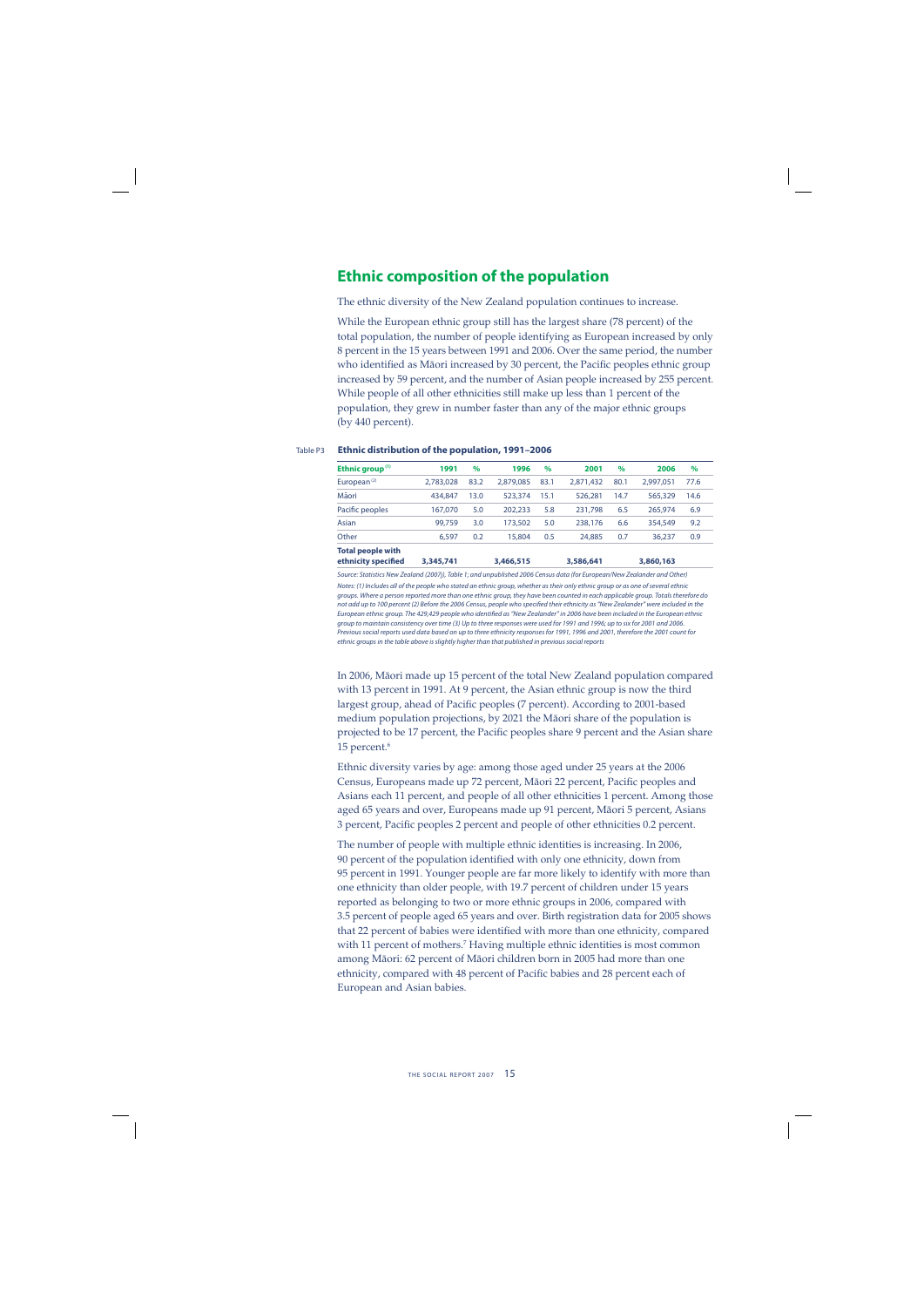The figures for the ethnic distribution used in this section are based on the number of people identifying with each ethnicity. Because people can identify with more than one ethnicity, the total number of ethnic responses may be greater than the number of people. Elsewhere in the report, the approach to measuring ethnicity varies with the data source used.

## **Age and sex structure of the population**

Just over half the New Zealand population (51 percent) is female. Males outnumber females among children and youth, but females predominate among adults. More males are born than females, but males have higher mortality rates than females at all ages, particularly at ages 20–29 years. The imbalance in the middle years is partly an outcome of sex differences in net migration. At older ages, the difference reflects higher male mortality rates.

#### Figure P3 **Population, by age and sex, 2006**



Source: Statistics New Zealand

The New Zealand population is ageing: the median age of the population was 36 years in 2006, and is expected to rise to 39 years by 2016, then rise more slowly to reach 41 years in 2026.<sup>8</sup>

The proportion of the population under 15 years of age has declined from 25 percent in 1985 to 22 percent in 2006. The population aged 65 years and over has increased from 10 percent of the total population in 1985 to 12 percent in 2006.

Age structure varies by ethnic group. In 2006, the European ethnic group population was the oldest, with a median age of 38 years, followed by Asians (28 years), Other ethnic group (26 years), Māori (23 years) and Pacific peoples (21 years). By 2021, half of all Mäori will be older than 26 years and half of all Pacific peoples will be older than 24 years. Over the same period, the median age of European and Asian New Zealanders is expected to have risen to 44 years and 36 years, respectively.9

# **Households**

A household may contain a single person living alone, or two or more people who usually live together and share facilities, either as families (couples, parents with children) or as groups of individuals flatting together. There were 1.45 million households in New Zealand at the 2006 Census, an increase of 8 percent over the number recorded in 2001 and 34 percent higher than the number in 1986.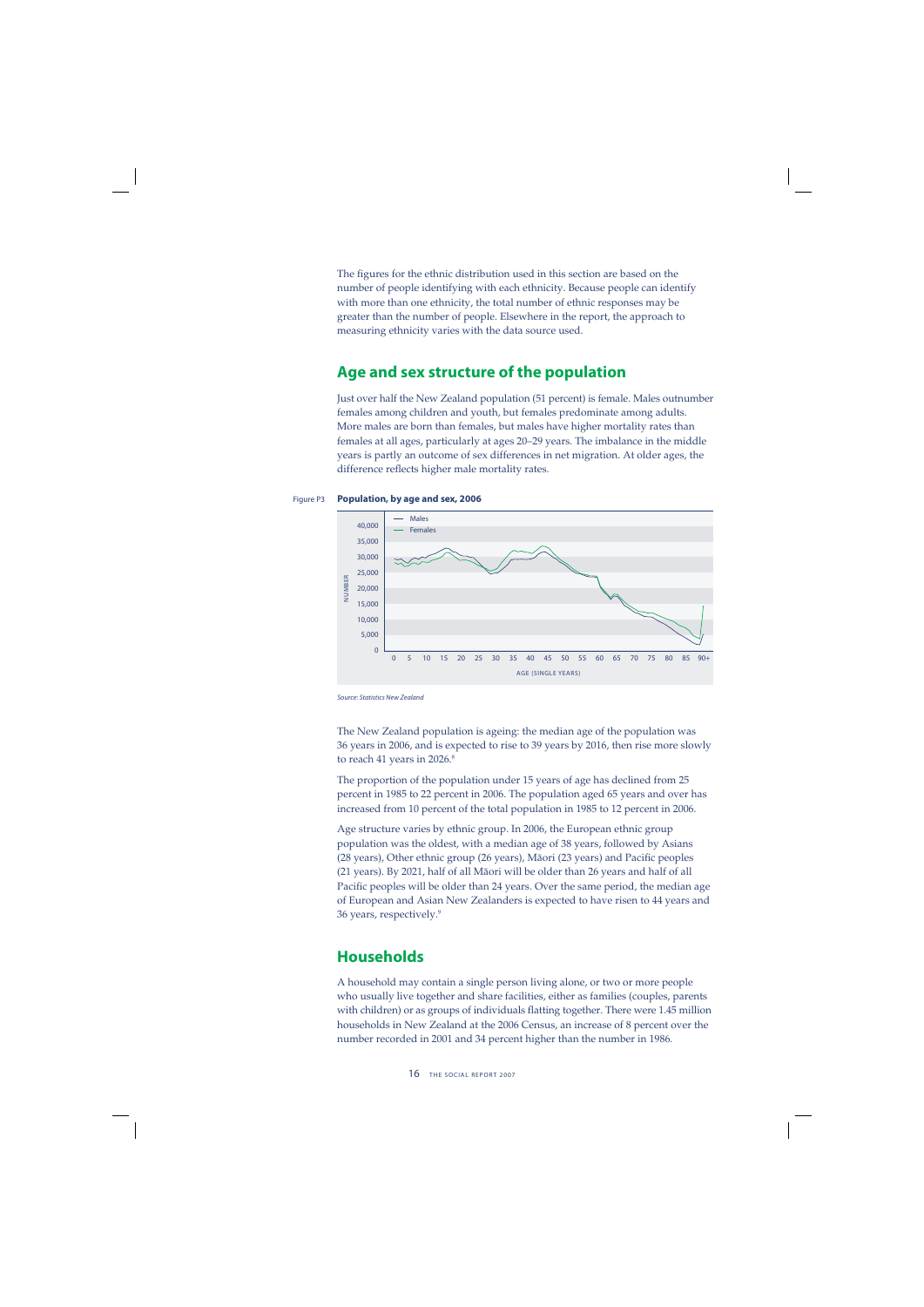Twenty-eight percent of households contained couples without children in 2006, 30 percent contained two-parent families with children, 12 percent were oneparent family households, 3 percent contained more than one family, 5 percent comprised a group of individuals and 23 percent were one-person households.





Source: Statistics New Zealand

Couple-only and one-person households are the fastest growing household types and are projected to increase the most over the next 15 years. Population ageing is the major factor behind both of these changes. But declining fertility and the closing gap between male and female life expectancy are also contributing to the rising number of couples without children. Delayed marriage, divorce and changing lifestyle preferences are other factors contributing to the growing number of one-person households.

## **Housing tenure**

Most New Zealand householders own their own home but they are less likely to do so than in the past. Between 1991 and 2001, the proportion of New Zealand households owning their dwellings either with or without a mortgage or in a family trust fell from 74 percent to 68 percent. Since 2001 the decline has been less marked, with a fall from 68 percent to 67 percent in 2006.<sup>10</sup> Between 2001 and 2006, there was a decline in home ownership among all age groups from 25–74 years but it was most marked among those aged between 35–54 years. The proportion of 35–44 year olds who owned or partly owned their own dwellings fell from 65 percent to 61 percent over the five years, while among 45-54 year olds the figure fell from 76 percent to 72 percent. The only age group to experience a significant increase in home ownership was the 75 years and over age group.

# **Families with children**

In 2006, there were 641,500 families with children living within New Zealand households. Of these families, 515,800 (80 percent) had dependent children (aged under 18 years and not in full-time employment).<sup>11</sup>

The number of families with dependent children increased by 8 percent in the five years to 2006, the largest increase since the census count of families began in 1976. The number of two-parent families with dependent children grew faster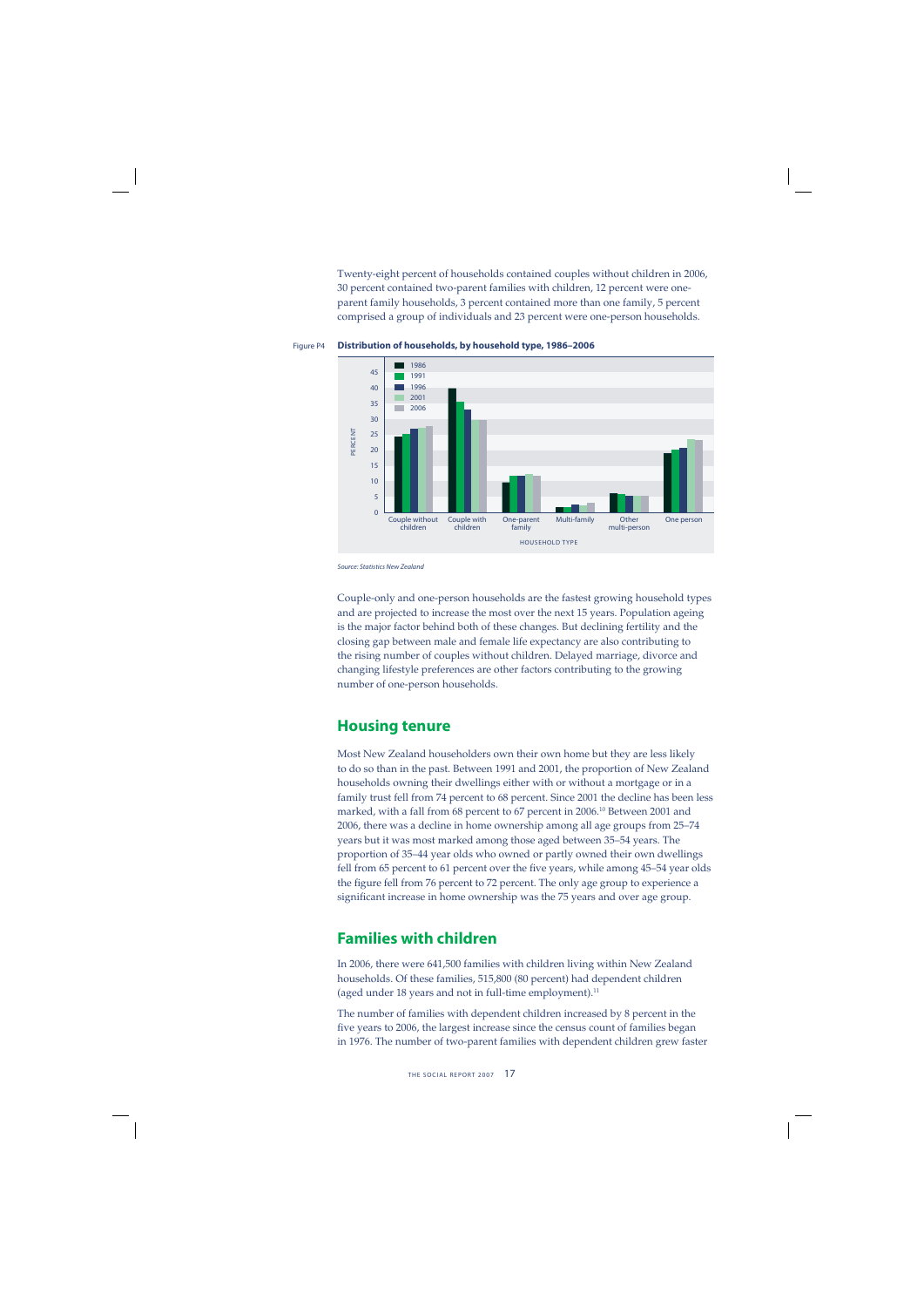than the number of one-parent families (9 percent, compared with 3 percent). As a result, the proportion of families with dependent children headed by one parent fell slightly, from 29 percent in 2001 to 28 percent in 2006. For many of these families there will be parents living in another household who are actively involved in the care and upbringing of the children.

|                          | 1976    | 1981    | 1986    | 1991                           | 1996    | 2001    | 2006    |
|--------------------------|---------|---------|---------|--------------------------------|---------|---------|---------|
|                          |         |         |         | <b>Number</b>                  |         |         |         |
| <b>Two-parent family</b> | 398,772 | 380,886 | 363,489 | 339,681                        | 346,086 | 339,159 | 370,809 |
| One-parent family        | 46,296  | 62,280  | 82,632  | 110,055                        | 126,585 | 140,178 | 145,032 |
| Mother only              | 39,153  | 52,938  | 71,388  | 92,028                         | 107,394 | 117,018 | 120,996 |
| <b>Father only</b>       | 7,143   | 9,342   | 11,244  | 18,024                         | 19,191  | 23,163  | 24,036  |
| <b>Total families</b>    | 445,068 | 443,166 | 446,121 | 449,736                        | 472,671 | 479,337 | 515,841 |
|                          |         |         |         | <b>Percentage distribution</b> |         |         |         |
| <b>Two-parent family</b> | 89.6    | 85.9    | 81.5    | 75.5                           | 73.2    | 70.8    | 71.9    |
| One-parent family        | 10.4    | 14.1    | 18.5    | 24.5                           | 26.8    | 29.2    | 28.1    |
| Mother only              | 8.8     | 11.9    | 16.0    | 20.5                           | 22.7    | 24.4    | 23.5    |
| <b>Father only</b>       | 1.6     | 2.1     | 2.5     | 4.0                            | 4.1     | 4.8     | 4.7     |
| <b>Total families</b>    | 100.0   | 100.0   | 100.0   | 100.0                          | 100.0   | 100.0   | 100.0   |

#### Table P4 **Families with dependent children, by family type, 1976–2006**

Source: Statistics New Zealand, published and unpublished census data

Note: The census definition of child dependency has changed over time. From 1996, a dependent child is a person in a family aged less than 18 years who is not in full-time employment. For earlier years, a dependent child is a person in a family under 16 years or aged 16–18 years and still at school

New Zealand has a relatively high proportion of families with children under 18 years headed by sole parents (28 percent), second only to the United States (33 percent in 2006) and higher than the United Kingdom (25 percent in 2004), Australia (21 percent in 2005) and Canada (21 percent in 2001).

# **Official languages**

New Zealand has three official languages: English, Māori (from 1987) and New Zealand Sign Language (from April 2006). The 2006 Census recorded that 96 percent of people could speak English, 4 percent of people could speak Mäori, and 0.6 percent could converse in New Zealand Sign Language.<sup>12</sup>

In 2006, eight out of 10 people (79 percent) spoke English as their only language while a further 17 percent spoke English along with at least one other language. Of the 4 percent of New Zealanders who could not speak English, almost half (49 percent) were children under the age of five, most of whom would still be learning to speak. There were also relatively high proportions of non-English speakers in some ethnic groups: 16 percent of people belonging to the Asian ethnic group could not speak English, along with 14 percent of people of Middle-Eastern, Latin American or African ethnicity and 10 percent of Pacific peoples.

The number of people able to converse in New Zealand Sign Language was 24,090 in 2006, a decline from 27,285 in 2001. This fall of 12 percent followed an increase of 3 percent between the 1996 and 2001 censuses. In 2006, 9 percent or 2,223 of those people who were able to converse in New Zealand Sign Language indicated it was their only language. A further 89 percent were also able to converse in English, 26 percent in Mäori and 25 percent in other languages (either alone or in combination).